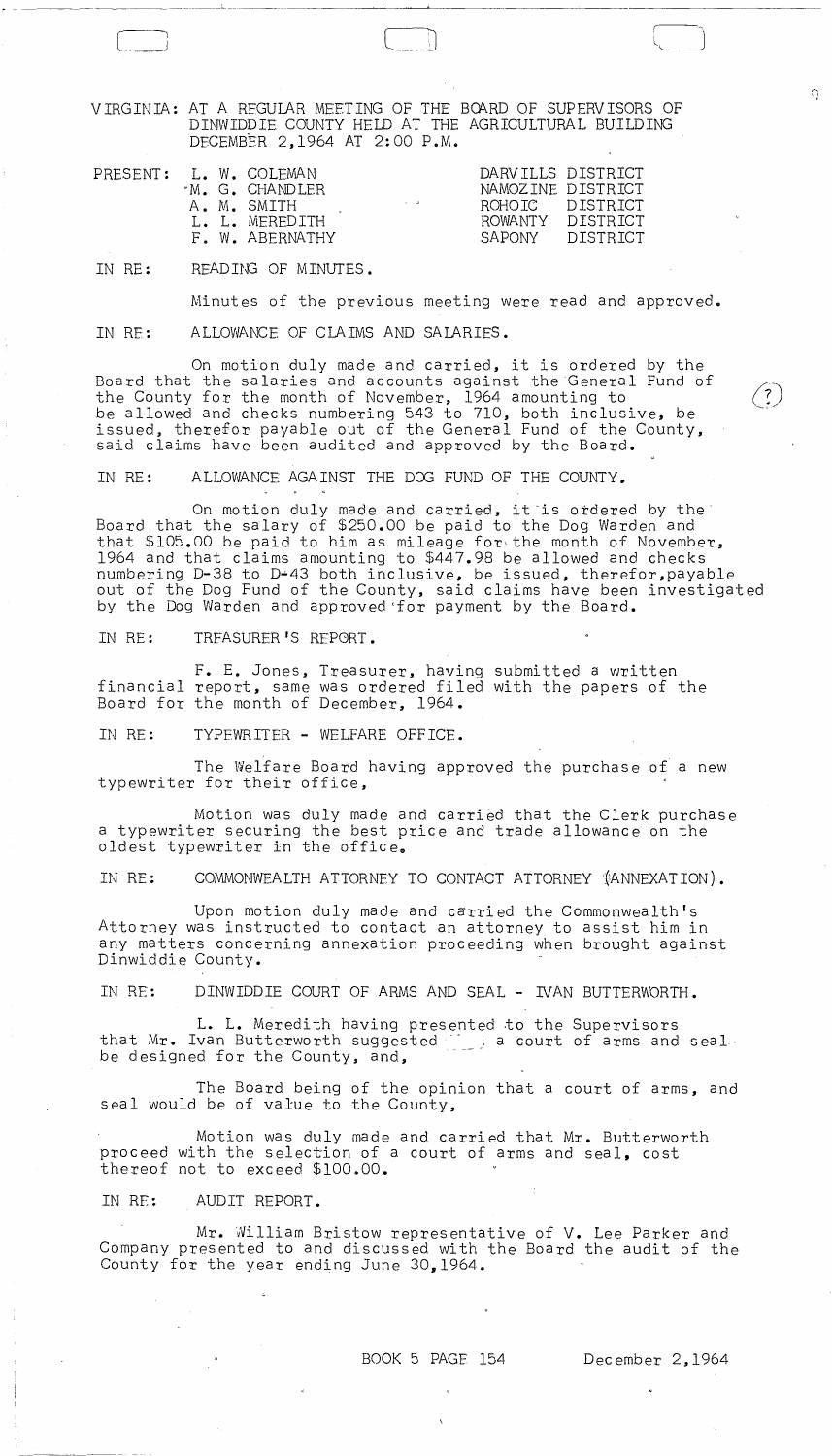IN RE: AUDIT BY V. LEF PARKER CO. YEAR ENDING 6/30/65.

V. Lee Parker and Company having submitted a proposal to audit the County books and records for the fiscal year ending June 30,1965 in conformity with the specifications outlined by the Auditor of Public Accounts for \$850.00 furnishing the usual number of copies.

Motion was duly made and carried that V. Lee Parker Company conduct the audit.

IN RE: PLAT AND EASEMENT - FABLE ROAD.

A plat and deed of easement for 50' right of way from Route 614 through Dunedin to Fort Lee Road (Rt. 684) was presented and having been considered.

Motion was duly made and carried that the Clerk record same when requested.

IN RE: STREET LIGHTS - WARRENTON HEIGHTS.

Supervisor A. Mitchell Smith with a Vepco representative having invested a request for installation of street lights in Warrenton Heights, and,

It appearing from their report that the needs can best be met by installing five (5) 3300 lumen mercury vapor lights,

Motion was duly made and carried that these street lights be installed and billed to the County.

IN RF: DEED AND PLAT - WELLS TO ASHBY.

Dr. Chas. C. Ashby having presented a plat of property containing more than one acre to *be* acquired from H.C. Wells,

Motion was duly made and carried that the plat and deed be accepted for recordation by the Clerk when so requested.

IN RE: . PAYMENT OF INTEREST ON SCHOOL BONDS.

Upon request of the Treasurer,

Motion was duly made and carried that funds be transfered to the School Fund for the redeemption of January 1, 1965 School Bond coupons , said funds to *be* repaid from interest on certificate of deposits of bond money, in the Bank of Virginia.

IN RE: EDUCATIONAL BUILDING.

It appearing to the Board that before any major renovation of the Courthouse building can beundertaken it will be necessary to build an addition on to the Agricultural Building,

Motion was duly made and carried that Mr. Hodge, Supt. of Schools and Mr. B. F. Bedwell discuss the needs of the school Board and Superintendent's Office and present plans for an addition to the Agricultural Building for the Boards consideration.

IN RE: MACHINERY AND TOOLS LEVY - SECTION 58-412

The Commissioner of Revenue having presented a letter from the State Tax Commissioner advising that 3ection 58-412 of the Code of Virginia had been amended effective January 1,1965 and every year thereafter requiring all machinery and tools used in a manufacturing or mining business to be listed for local taxation seperately and a levy rate, fixed thereon, not to exceed the rate imposed upon tangible personal property,

Motion was duly made and carried that effective January 1. 1965 and every year thereof the Commissioner of Revenue of Dinwiddie is directed to list for local taxation all machinery and tools used in a manufacturing or mining business in the County. Levy on such machinery shall be, \$3.00 per \$100.00 assessed for the year 1965.<br>Year 1965.<br>he same as the present levy on perso . . . . nal property

nal property,<br>IN RE: CUSTODIAN OF AGRICULTURAL TO PURCHASE NEEDS.

It appearing that Ernest Wrenn, County Agent and Custordian of the Agricultural Building has requested permission to purchase gravel needed for the road around the Agricultural Building,

 $\omega_{\rm{eff}} = \omega_{\rm{eff}}$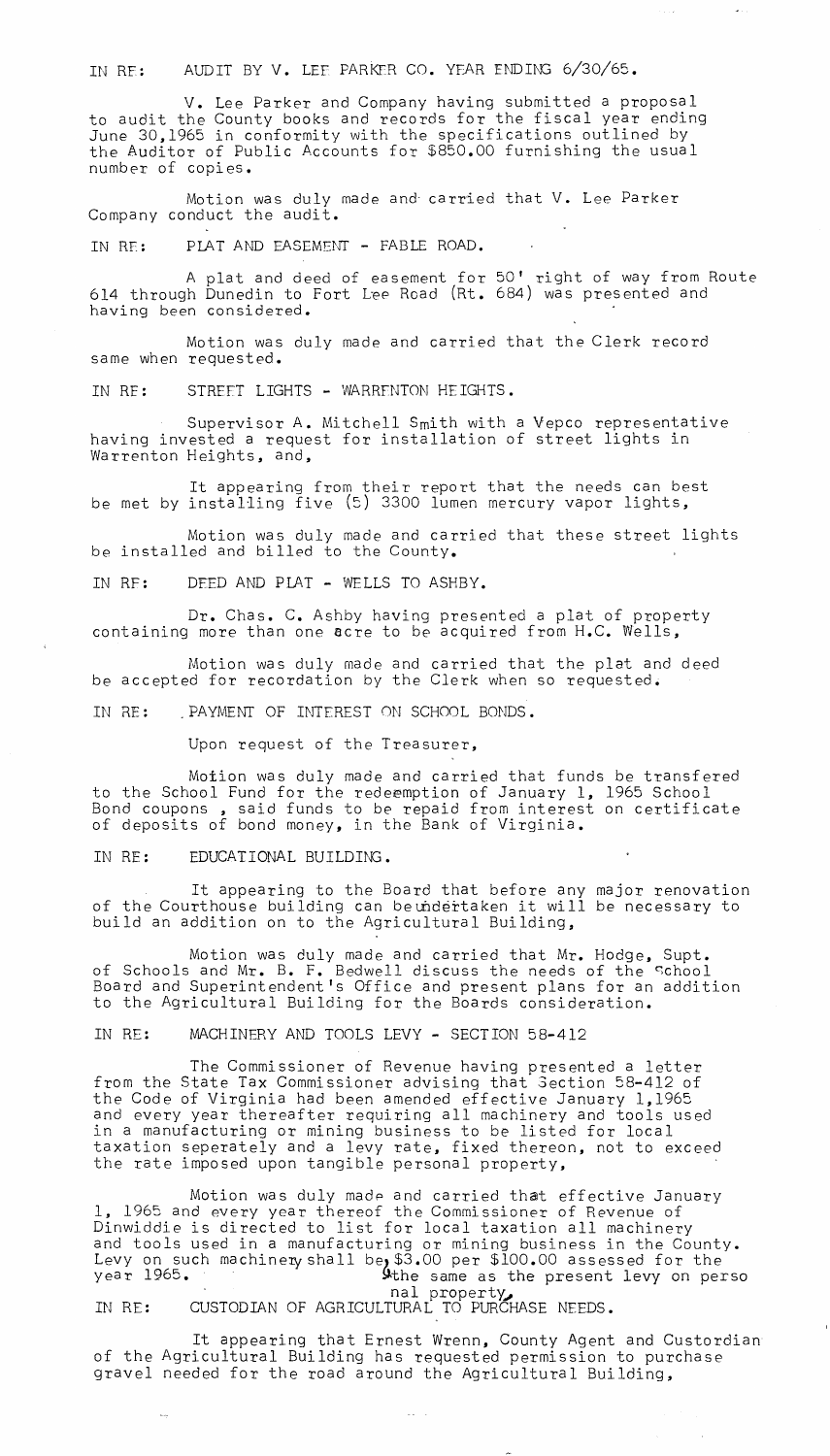Motion was duly made and carried that this request be granted and that in the future Mr. Wrenn purchase needed gravel and or supplies without this Board consent.

IN RE: ROUTE 95 LOCATION ON LINE "A" EMPORIA TO PETERSBURG.

It appearing to the Board that, in accordance with provisions of the 1956 Federal Aid Highway Act a public hearing will be held by a representative of the Department of Highways in the Jarratt Elementary School, Jarratt, Virginia, on January 7, 1965 at 3:30 P.M., F.S.T., for the purpose of considering the proposed location of Route 95, from 1.67 miles North of the Intersection of Route 58 (at Emporia) to 0.41 miles South of the Intersection of Route 35 (S. of Petersburg), and,

This Board after careful consideration by motion duly made and unahimously carried respectfully requests that Route 95 be located between Emporia and Petersburg as shown on Line "A" of the proposed locations to be discussed at Jarratt, Virginia January 7, 1965 for the following reasons:

*E1B§T:* Savings of \$1,888,000.00 in construction.

SECOND: More direct route (9.48 miles shorter).

THIRD: Will not disrupt established businesses along present Route 301.

FOURTH: Will provide opportunity for development of new business.

IN RE: ANNEXATION= MOVE FRO PUBLIC HEARING= NOT SECONDED

L.L.Merdith, moved and it was not seconded that a Public Hearing be held at the next meeting of the Supervisors to hear all for or against annexation by Petersburg.

There being no further business the meeting was adjourned.

Judetinne R

 $\Box$ \' .: ,"-

ATTEST: 21 Mille Clerk

VIRGINIA: AT AN ORGINIZATIONAL MEETING OF THE BOARD OF SUPERVISORS OF DINWIDDIE COUNTY HELD IN THE CLERK'S OFFICE ON JANUARY 6,1965. AT 10:00 A.M.

PRESENT: H. B. Batte, Clerk, Acting Chairman

- F. W. Abernathy M. G. Chandler
- L. W. Coleman
- L. L. Meredith
- A. M. Smith

The purpose of this meeting was to elect a 6hairman and Vice 6hairman of the Board·to serve for twelve months and,

H. B. Batte, acting chairman having asked for nominations.

A. Mitchell Smith was nominated, chairman and M. G. Chandler, vice chairman, both were unanimously elected as nominated.

Chairman Smith called the Executive meeting to order and after discussing the agenda for the regular 2 P.M. meeting, the Board watched a movie presented by representatives of the Southern Clay Pipe Insitute on organizing and forming sanitary districts.

 $\mathcal G$ lerk